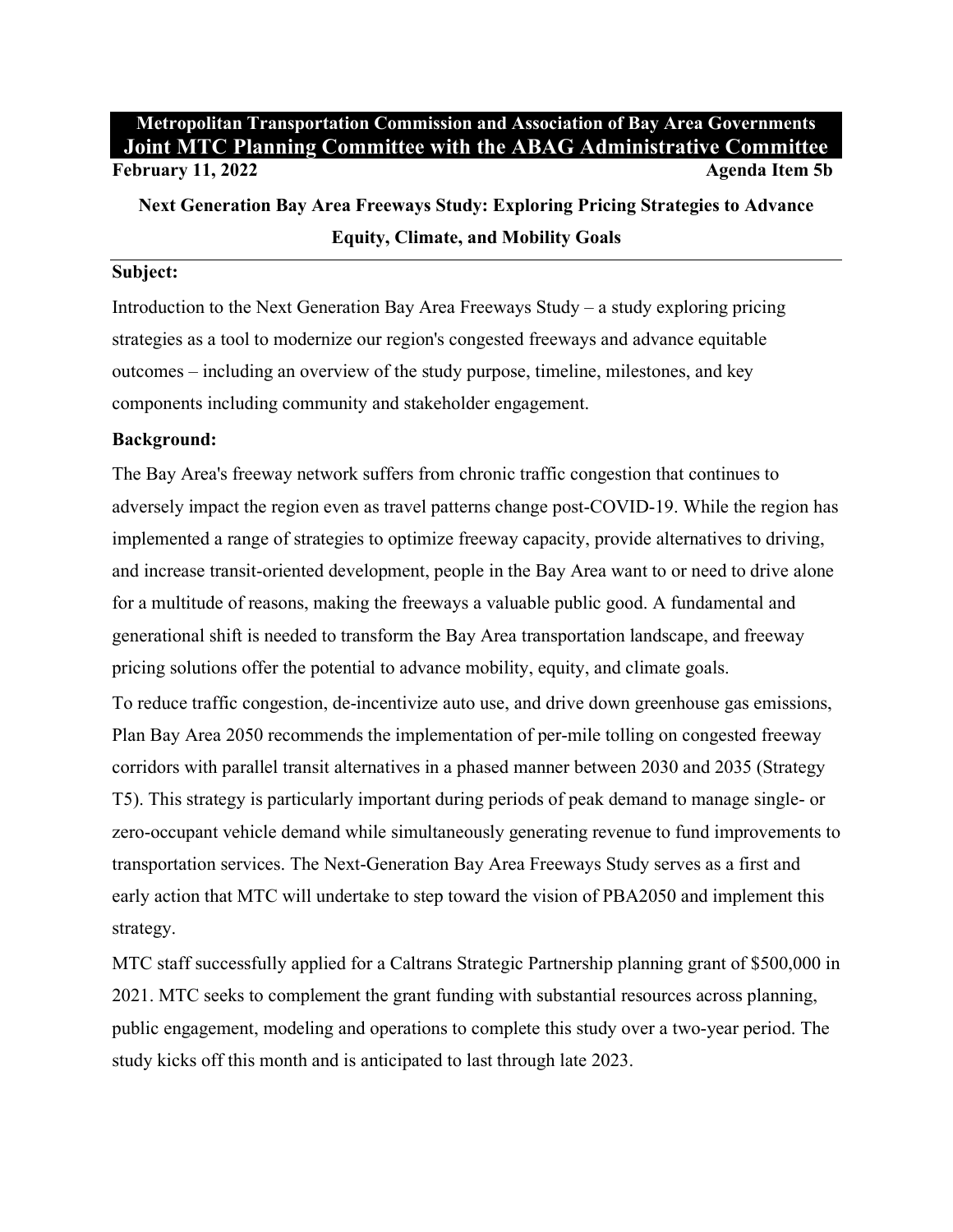## **The Potential of Pricing:**

Pricing based on use, and even demand-responsive pricing, has been a long-standing strategy across public assets. Gas, water, and electricity are metered, and people pay for what they use. Further, pricing based on time-of-use is common across electricity providers. Even within the transportation world, peak-period pricing is used for train tickets in many cities and parking fees are used to manage limited curb space with higher rates at peak hours. When people pay the true cost for something, they use it more efficiently – a key premise on which pricing roadways seeks to encourage people to choose to drive at a different time, choose an alternate destination, choose an alternate mode, or avoid unnecessary trips.

Aside from the commonly quoted global examples of Singapore, London, and Stockholm, the concept of paying to use roadways is not new, even in the United States. Many states-built toll facilities prior to the Interstate Highway System, such as Massachusetts, New York, Kansas, and Illinois, while others have built toll facilities on state highways to improve outdated infrastructure and support mobility goals, such as Florida, Virginia, and Colorado. Various regions are considering pricing existing freeways, including Los Angeles and Portland who are well ahead in their studies and have implementation goals of 2025 or earlier. While federal regulations have prevented additional Interstate facilities from being priced, the recently-passed Infrastructure Investment and Jobs Act represents a notable policy shift, including provisions to approve tolling on Interstate highways in ten urban regions. Building on our experience with Express Lanes and the recently adopted strategic plan, pricing strategies can help us imagine the next generation of the Bay Area freeway network – one that provides reliable transportation access; one that is prepared for the ongoing generational shift in the transportation landscape; and one that supports communities that have been disproportionately impacted by freeways.

#### **Pathways to a Next-Generation Freeway Network:**

The primary objective of the study is to collaboratively explore pathways toward a priced, modern, and multimodal next-generation freeway network. A "pathway" refers to a combination of an all-lane pricing strategy (which is defined by the extent, the type of pricing such as fixed, variable, or dynamic, pricing levels and interaction with other pricing schemes such as bridge tolls) and various complementary strategies that would be necessary to make the pathway equitable and politically acceptable. These complementary strategies could include exemptions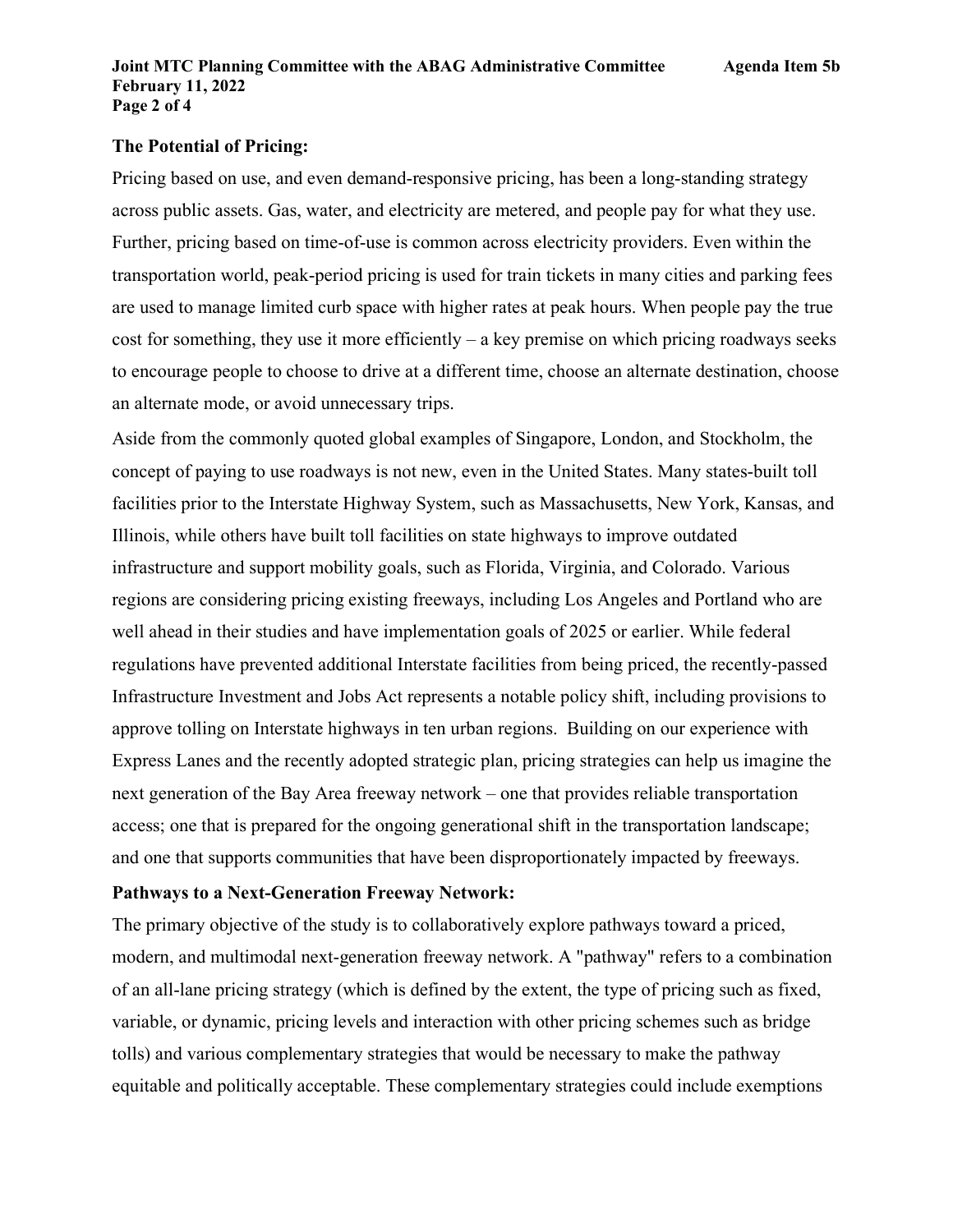#### **Joint MTC Planning Committee with the ABAG Administrative Committee Agenda Item 5b February 11, 2022 Page 3 of 4**

and discounts, transit improvements that must be in place prior to tolling, and active/shared mode programs funded by tolling revenues and alignment of existing/planned resources.

Pathways will be evaluated over two rounds of analysis, each preceded by a round of community engagement. Seven key milestones are planned over the course of the study and will rely on collaborative decision-making with external stakeholders. Ultimately, the study will seek to recommend 1 to 2 pathways and a corridor that promises potential for a pilot implementation, while charting out further studies, analyses, and legislative actions that would be necessary.

# **Leading with Equity:**

Pricing roads can challenge equitable outcomes for various population subgroups such as lowand middle-income drivers, rural residents, super-commuters, essential workers that cannot work from home, persons with disabilities that rely on a vehicle, and working parents that must drive at constrained hours of the day. However, the current freeway network that is "free" to use may not be equitable either: the same population subgroups who must use the freeway cannot do so reliably; those without vehicle access do not have high-quality transit options; and communities divided by freeways suffer from historic infrastructure disinvestment, safety and health issues. The study recognizes that equity is multi-dimensional and will strive for equity in both process and outcomes. Toward an equitable process, the study will kick off with an equity assessment to understand existing inequities and inform the engagement process. Deep engagement with diverse stakeholder groups and communities will be central to the study. Toward equitable outcomes, the study will focus not only on minimizing adverse impacts of pricing on population subgroups, but also utilizing freeway pricing to address historical and structural inequities.

## **Three Major Study Components:**

Several questions need to be tackled on the road to implementation of Strategy T5 in Plan Bay Area 2050. Recognizing that this study will not answer all those questions, the three study components listed below will enable us to take a meaningful step forward:

a) *Community and Stakeholder Engagement:* Beyond meaningful and focused engagement with communities, staff will engage with various relevant government and non-governmental organizations. Staff intends to set up a Next Gen Freeways Study Advisory Group and an Ad-Hoc Executive Group for this study. Further, staff will frequently engage this committee